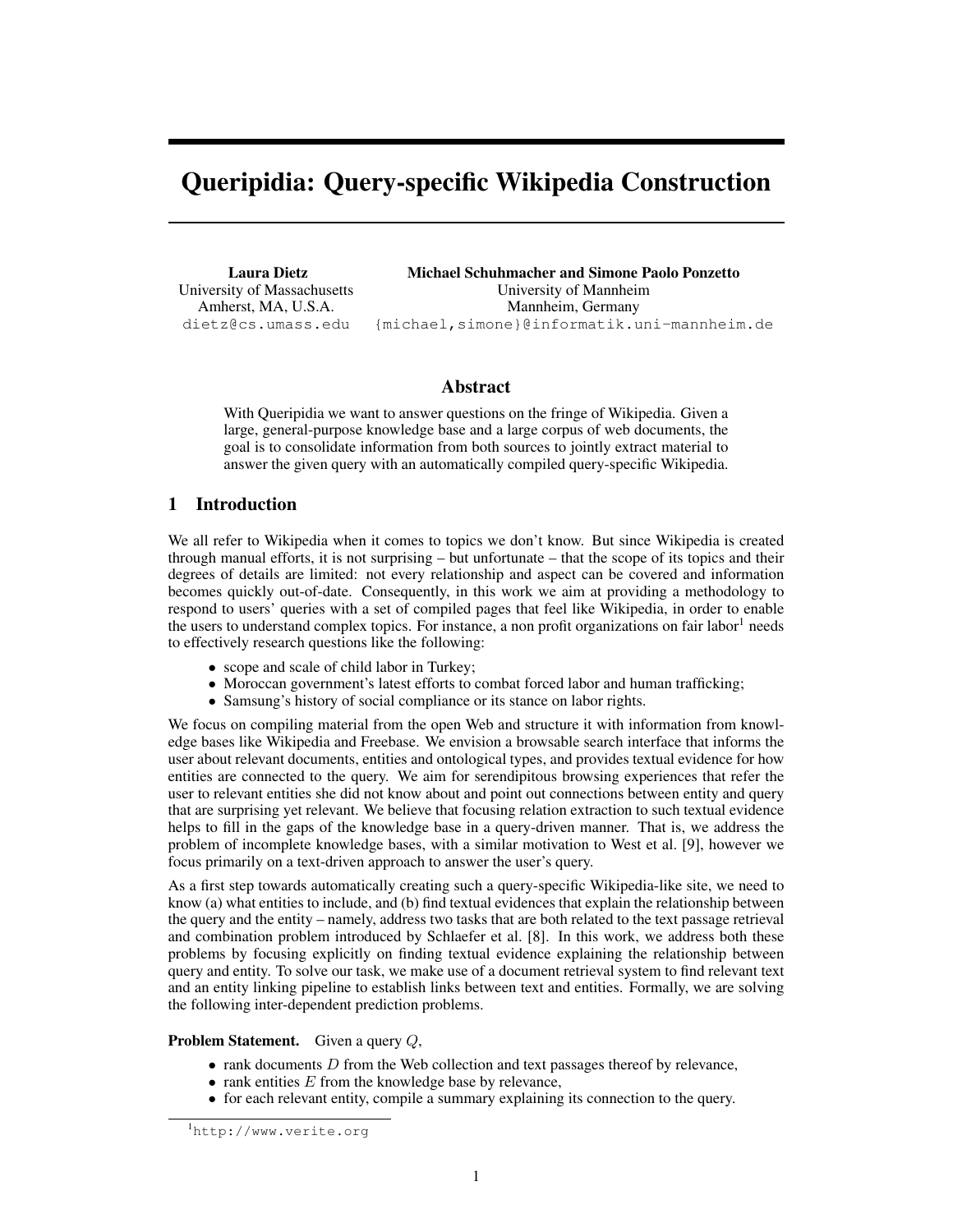

<span id="page-1-2"></span>



(a) Joint retrieval problem for given query  $Q$ , entity  $E$  and document  $D$ .

(b) Representing entity  $E$  by names  $A$ , words  $W$ , and neighbors  $E'$ .

 $(c)$  Representation of documents  $D$ , with words  $W$ , mentions  $M$  and entities  $E$ .

Figure 1: Graphical model representation of given query Q, entities E, documents D.

Sauper et al. proposed to compile Wikipedia pages through training templates and their topics [\[7\]](#page-4-2). Reasonator<sup>[2](#page-1-0)</sup> renders RDF triples in a human digestible form. In contrast, we focus on identifying textual material for compilation and extraction in open domains. Provenance for relationships between entities is automatically provided through many relation extraction algorithms, e.g., Riedel et al. [\[6\]](#page-4-3). In contrast, we focus on provenance for relationships between entities and queries.

We already started some research in the query-specific but open domain setting, exploring the opportunity for joint document and entity retrieval [\[1\]](#page-4-4). Focusing on improving document retrieval through latent entities, we achieved significant improvements on well-established retrieval benchmarks Robust04 and ClueWeb12. The approach integrates different indicators from the knowledge base, the entity links in text, and entity-context model [\[2\]](#page-4-5). Our previous work focused on document retrieval only. In contrast, this work explores the entity-side of query-specific Wikipedia construction in the following research questions:

**Research Question 1.** Can we predict a better entity ranking when taking documents and knowledge base into account than through the knowledge base alone?

Research Question 2. Are predicted textual evidences better at explaining the involvement of the entity in the query than the Wikipedia article?

A major success factor in entity-based document retrieval [\[2\]](#page-4-5) is not only its ability to identify *which* entities are relevant, but also to summarize *how* entities are related to the query. A common misconception is that all aspects of relevant entities are equally important, our approach is to inform this decision through both KB and relevant text.

We include a study on the quality of predicted entities and suggested entity-summaries for immediate presentation to the user. We study both questions through a web prototype called Queripidia which demonstrates the query-specific Wikipedia construction<sup>[3](#page-1-1)</sup>. Our ultimate goal is to submit relevant entity-summaries to a knowledge base construction pipeline to provide more provenance for known relationships and to extract new relationships and new entities in order to populate a knowledge base in a query-driven way.

# 2 Approach

The overarching idea of this work is to leverage pre-existing knowledge bases, such as from Freebase, to select relevant entities based on the user query. These entities are then used to retrieve relevant documents and text passages from the collection using an entity-inspired retrieval model in combination with the query. We assume that entity mentions in text are already linked to entities in the knowledge base. The retrieved text passages with their entity links are exploited in order to rerank the entities and facts that were originally deemed as being relevant. This joint model between query  $Q$ , relevant entity  $E$ , relevant document  $D$  is depicted in Figure [1a.](#page-1-2) The factor between entity  $E$  and document  $D$  is driven through a latent entity representation that governs the entity-inspired retrieval model.

We represent each entity  $E$  through different vocabularies: a unique identifier, a distribution over name aliases A, and a distribution over words W. In practice, we combine multiple ways to derive

<span id="page-1-0"></span><sup>&</sup>lt;sup>2</sup><http://tools.wmflabs.org/reasonator>

<span id="page-1-1"></span><sup>3</sup>Available online at <http://ciir.cs.umass.edu/~dietz/queripidia/>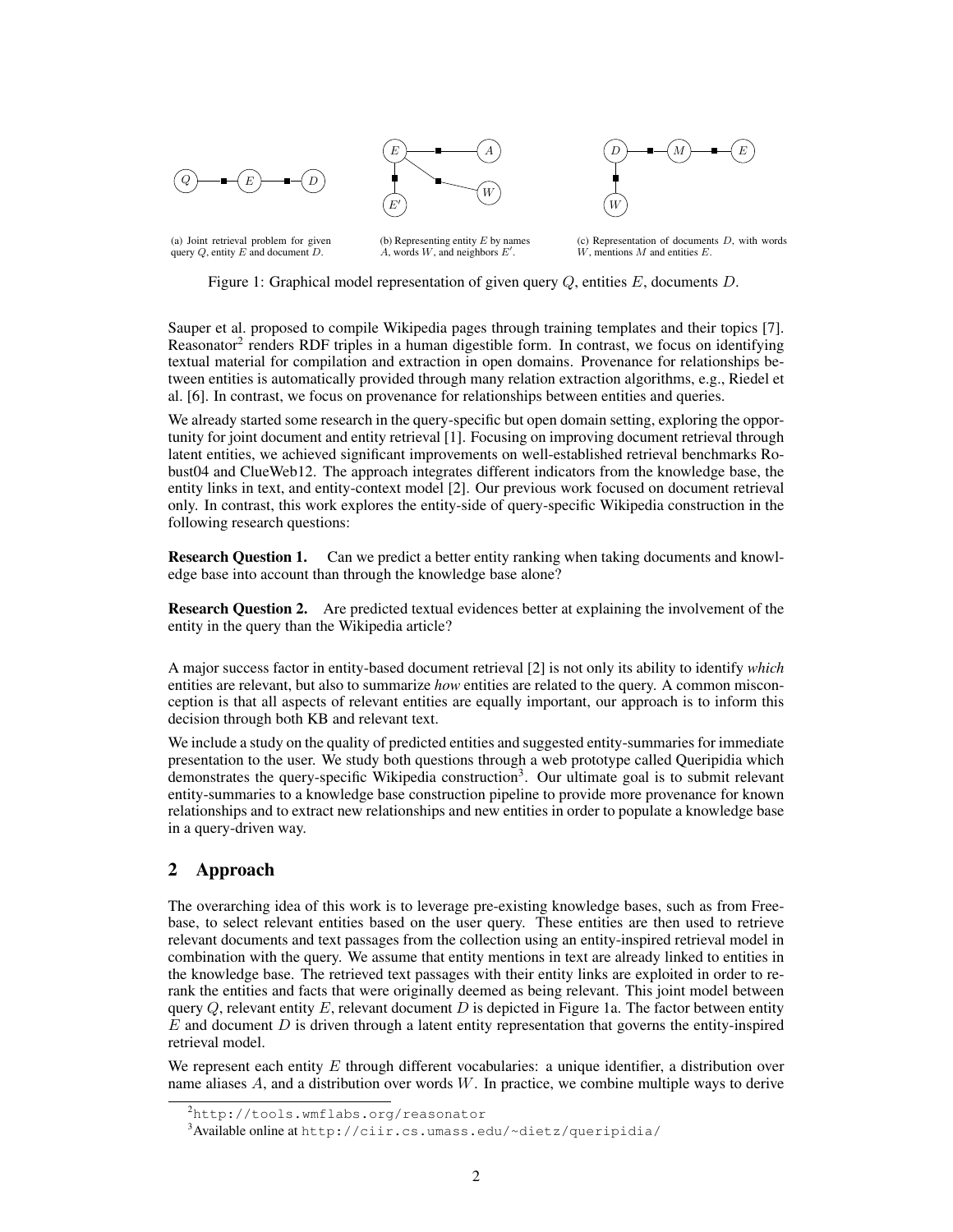such a representation for a given entity. For instance, distributions over words  $W$  given  $E$  can be derived from the entities' corresponding Wikipedia articles, from context words surrounding entity links with different window sizes and through considering only named entity spans; we leverage approaches from pseudo-relevance feedback to estimate language models for keyword expansion [\[4\]](#page-4-6). Likewise, distributions over name aliases  $A$  given  $E$  can be derived from anchor text of links within Wikipedia, as well as through the mentions of entity links in relevant documents. The combination of different query-independent and query-specific indicators provides a natural smoothing while capturing the entities relations to the query.

The entity representation governs an entity-inspired retrieval model for scoring documents and passages for joint relevance for the query and the entity. The retrieval model probabilistically matches name aliases A and words W to the text part of the document and entity ids to the part with annotated entity links. For probabilistically matching against text, we use the sequential dependence model, a mixture model of unigrams, bigrams and skip-bigrams [\[5\]](#page-4-7); the matching model for text and entity links is based on language models with empirical background distributions derived from the corpus.

# 3 Experimental Evaluation

In previous work [\[2\]](#page-4-5), our approach lead to significant improved document rankings on standard test data sets Robust04 and ClueWeb12b. In this work we study the model's effectiveness for predicting relevant entities and identifying text passages that explain the entity's involvement in the query. In particular we evaluate different options for ranking entities and predicting entity summaries through the graphical model.

## 3.1 Setup

Knowledge base. We use a combination of Wikipedia and Freebase as our knowledge base, using dumps from 2012. For each entity in the knowledge base, a document is composed, consisting of a variety of name variants, the full text article, names of in-/out-links. Name variants come from different sources, including the titles of Wikipedia's disambiguation and redirect pages, anchor texts, as well as name aliases from Freebase. These entity-documents are indexed with the search engine Galago<sup>[4](#page-2-0)</sup>, retaining entity id information and ontological types.

Corpus. We perform experiments on the ClueWeb12 collection, Category A, which contains 700 million documents. The collection is merged with entity link annotations from the FACC1 dataset [\[3\]](#page-4-8) and indexed with the search engine Galago.

Queries. We experiment with all 50 queries from the TREC 2013 Web Track, which are gathered from query logs. The queries are general queries such as "dark chocolate health benefits". This test collection comes with a benchmark on relevant documents, but it does not include judgments on entity or passage level.

Annotations. We use our web prototype "Queripidia" to manually create relevance assessments for entities and entity snippets. For every query and entity, we ask a human annotator:

- 1. Is the entity relevant to answer the query? (RQ1)
- 2. Do the entity snippets explain how the entity is related to the query? (RQ2)
- 3. Is the entity's Wikipedia article sufficient to understand how the entity is related to the query? (RQ2 Baseline)

Expecting serendipitous browsing experiences, we ask annotators to re-assess the relevance of the entity after reading the entity snippets. We also collect snippet-level assessments on relevance and spam/junk status. Following the TREC annotation process practice, we assess the top 20 entities (per query) as well as the top 20 passages (per entity) returned by our system. Annotators assess on a binary relevance scale relevant and non-relevant; we also keep track of unjudged entries. To keep the manual assessment effort at an acceptable level, we sampled 17 queries for evaluation; trying to balance simple queries with complex ones and including ambiguous queries such as "rules of golf"

<span id="page-2-0"></span><sup>4</sup><lemurproject.org/galago.php>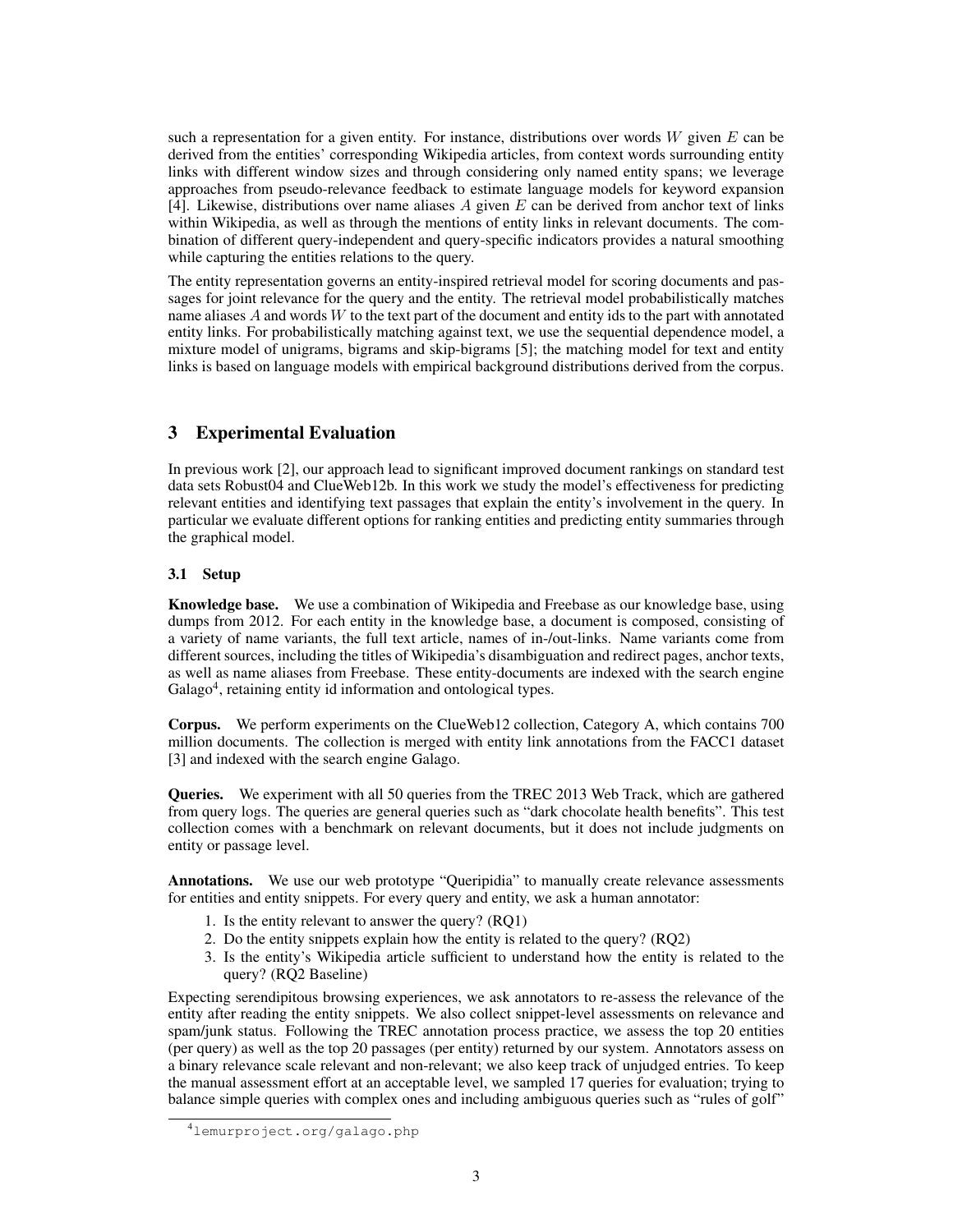<span id="page-3-1"></span><span id="page-3-0"></span>

| Method                        | NDCG@20 | num Rel retrieved | P@10                                           | Baseline          | Method            | top 10 | top 20 | num Rel retrieved |
|-------------------------------|---------|-------------------|------------------------------------------------|-------------------|-------------------|--------|--------|-------------------|
| Rank-Fusion                   | 0.748   | 27.6              | 0.693                                          |                   | Entity-Context-50 | 0.826  | 0.806  | 9.412             |
| Entity-Context-50             | 0.694   | 11.3              | 0.707                                          |                   | Entity-Context-8  | 0.801  | 0.781  | 8.824             |
| Entity-Context-8              | 0.690   | 10.8              | 0.680                                          |                   | Rank-Fusion       | 0.722  | 0.611  | 11.471            |
| Wikipedia                     | 0.494   | 18.3              | 0.500                                          |                   | Wikipedia         | 0.478  | 0.443  | 4.353             |
|                               |         |                   |                                                | Wikipedia         |                   | 0.475  | 0.395  | 4.529             |
|                               |         |                   |                                                | Rank-Fusion       |                   | 0.429  | 0.336  | 5.882             |
|                               |         |                   |                                                | Entity-Context-8  |                   | 0.389  | 0.346  | 3.471             |
|                               |         |                   |                                                | Entity-Context-50 |                   | 0.377  | 0.339  | 3.588             |
| <b>Entity Relevance</b><br>a) |         |                   | (b) Entity Snippet Relevance over Wiki article |                   |                   |        |        |                   |

and "golf gps", we selected query ids 201–206, 208, 210, 220, 223, 224, 228, 234, 236, 237, 239, and 249.

#### 3.2 Result on Entity Ranking (RQ1)

To support Research Question 1, we evaluate different options for ranking entities through the graphical model. We explore the usefulness of a re-estimated entity representation in terms of words  $W$ and name aliases A from the contexts surrounding the entities. After a first pass of document retrieval, we extract the entities' contexts, re-estimate the entities' representation, and re-rank the representations (and thereby the entities) by their score under the query. We consider two context windows sizes of 50 and eight words.

We compare this to a baseline that does not consider web documents at all, and instead issues the query to the knowledge base index, and ranks entities accordingly. This is a strong baseline, which led do good performance for the document retrieval problem in our previous work [\[2\]](#page-4-5). We also evaluate a combination through an unsupervised rank-based fusion method of all rankings.

We evaluate the rankings with respect to our entity annotations in terms of NDCG@20, Precision@10, and total number of relevant entities retrieved in Table [1a.](#page-3-0) Our proposed approach achieves much higher P@10 and NDCG@20 scores than the Wikipedia baseline. We find that the Wikipedia baseline and our entity context approach produce complementary rankings. As a result of this, we observe that the simple rank fusion approach is able to achieve the highest NDCG@10. This suggests the potential benefits of applying supervised re-ranking techniques for our task (we leave this for future work).

#### 3.3 Result on Entity Snippets (RQ2)

In Research Question 2, we study methods to extract snippets for relevant entities in order to explain the entity's involvement in the query. We evaluate the added benefit of presenting the snippets to the user. While there exists different snippet re-ranking methods (e.g., based on query terms, lists of entity names, query expansion models), in this study we only evaluate snippet re-ranking through retrieval score under the entity-context expansion model. For different entity ranking methods, we evaluate the fraction of entities in the top 20 (top 10) whose snippet ranking contains relevant snippets (Method). This is compared to the fraction of entities whose Wikipedia article represents a sufficient explanation (Baseline), presented in Table [1b.](#page-3-1)

The results indicate that on average the entity snippets are always preferred in contrast to the Wikipedia article. Especially for entity rankings derived through the entity context, the snippet representation succeeds in explaining the connection in 80% of the cases. This is in stark contrast to using the Wikipedia article from wiki-rankings, which is successful in less than half of the cases. Inspecting the "Baseline" separately, the results show that when entity rankings are derived from Wikipedia, such articles do indeed provide a good explanation for the entity's involvement. We conclude that rankings and snippets from Wikipedia and the document corpus provide complementary benefits.